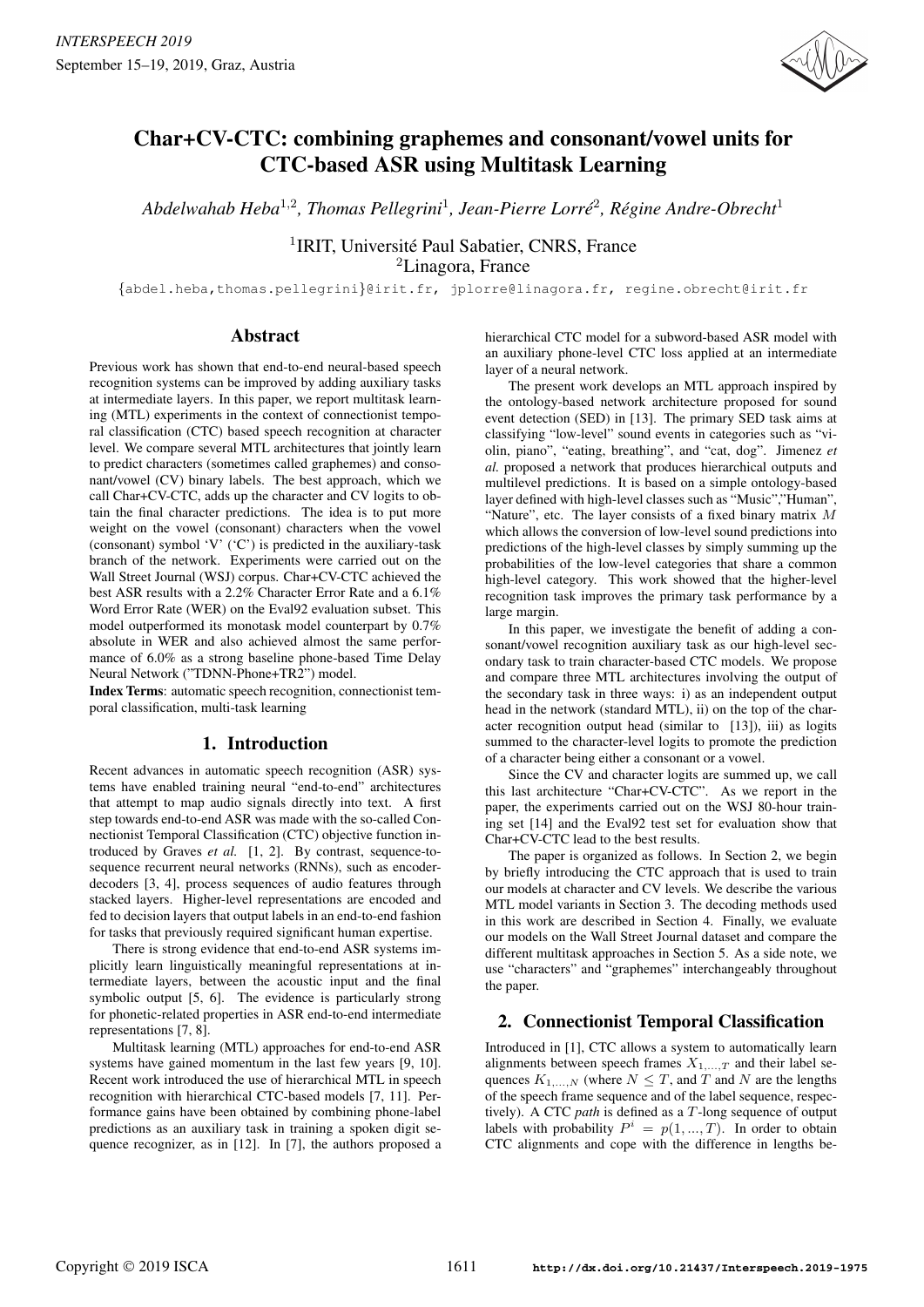

Figure 1: *Architecture of the three MTL variants tested in this work. "Char dense" and "CV dense": fully-connected dense layers with output dimensions equal to the number of target characters and CV, respectively. MTL (1): standard MTL with two heads, MTL (2): hierarchical chararcter to CV MTL, MTL (3): Char+CV-CTC MTL.*

tween the input and output sequences, Graves and colleagues proposed a dynamic constrained procedure that adds a blank label  $\epsilon$  between each label in sequence K. This procedure can result in several possible paths (alignments) that yield to the expected label sequence  $K$ . For example, a sequence of three characters such as "ABC", along with a sequence of speech frames of length  $T = 5$ , can lead to paths such as "A  $\epsilon$  B B C" or "A A B C  $\epsilon$ ", etc.

During training, the CTC conditional probability function marginalizes over the set of valid alignments computing the probability for a single alignment step-by-step:

$$
P(K|X_{1,...T}) = \sum_{i \in \theta_K} \prod_{t=1}^{T} P_t^i
$$
 (1)

where  $\theta_K$  is the set of all possible paths that lead to the K label sequence.

The CTC technique is generic and can be applied to phones, characters and all types of (sub-)word units. In the present work, we use it at character and consonant/vowel levels.

### 3. Proposed MTL approaches

In this work, we compare a standard character-based CTC model with variants that involve the auxiliary task of recognizing two higher-level categories: vowels and consonants, denoted as 'V' and 'C'. For the auxiliary task, we used five units: 'C' for consonants, 'V' for vowels, the quote tag, the  $\epsilon$  (blank) symbol and the space label. The last three units are needed to perform CTC properly. The 'V' symbol was chosen to represent the letters 'a', 'e', 'i', 'o', 'u' and 'y' while 'C' represents all the other letters. In this setting, the semi-vowel 'w' is considered as a consonant. The character classification layer is comprised of 29 units to predict the 26 characters of the English alphabet, the quote tag, the  $\epsilon$  symbol and the space label.

We compared three multitask variants, which are depicted in Fig. 1 and described in the sections here-after. In Fig. 1, "char CTC" and "CV CTC" indicate the placement of the two outputs layers used respectively for the character and CV tasks. These are the output layers on which the CTC loss objectives are optimized. Log-softmax was used as the activation function of these layers. "Char dense" and "CV dense" indicate fully-connected layers with a number of neuron units equal to the number of classes of characters (26+3) and CV (2+3), respectively.

In all the variants, we use the multitask loss defined in Eq.

(2). It is the convex combination of two CTC-loss functions:  $\mathcal{L}_1$ , the CTC loss evaluated on the character predictions corresponding to  $\mathbf{p}(\hat{y}_{\text{char}}|x)$ , and  $\mathcal{L}_2$ , the CTC loss evaluated on the CV predictions corresponding to  $\mathbf{p}(\hat{y}_{cv}|x)$ , where  $\hat{y}_{char}$  and  $\hat{y}_{\text{cv}}$  denote the character and the CV sequence predictions for a given utterance, respectively. Here,  $\lambda$  is a hyper parameter to be tuned to a real value within  $[0, 1]$  that determines the weight of each task loss. When  $\lambda = 1$  (0), the task is reduced to the monotask of character (CV) recognition.

$$
\mathcal{L} = \lambda \mathcal{L}_{char} + (1 - \lambda) \mathcal{L}_{cv}
$$
 (2)

### 3.1. Standard MTL approach

The first variant, denoted MTL (1) in Fig. 1, is the standard MTL approach with two output heads: one for the character task (char) and one for the auxiliary task (CV).

#### 3.2. Hierarchical MTL approach

The second variant, MTL (2), handles the two tasks in a hierarchical manner where we first output char logits at the level of the "char dense" layer depicted in Fig. 1. Then the logits corresponding to vowels and to consonants are accumulated together to get probabilities for 'C' and 'V', respectively. The relationship between the characters and the CV level logits is a simple matrix-vector product:

$$
\hat{\mathbf{z}}_{\text{cv}} = M \cdot \hat{\mathbf{z}}_{\text{char}} \tag{3}
$$

where  $\hat{\mathbf{z}}_{\text{char}}$  and  $\hat{\mathbf{z}}_{\text{cv}}$  are the character and CV logits outputted by the respective fully-connected layers, and  $M$  is the mapping matrix.

The binary matrix M of dimension  $N_{\rm cv} \times N_{\rm char}$  maps characters to the 'C' and 'V' classes. M is fixed and is not modified during training.

Char and CV probabilities are then obtained by applying the softmax function on the respective logits. To be more precise, the CTC loss implementation used in this work uses logprobabilities by applying the log-softmax activation function.

This variant was inspired by the so-called ontology-based networks for sound event detection proposed in [13]. Indeed, the CV categories can be viewed as a super class of the characters. We do not call this variant ontology-based MTL since there is no semantics involved in the char and CV categories.

#### 3.3. Char+CV-CTC approach

The third variant MTL (3) is the main novel contribution of this work. We combine the char and CV outputs by simply summing up the outputs of the two fully-connected layers responsible for each task. We sum up the logits rather than the probabilities in order to keep the full range of real values possible and thereby avoid squashing the values. Log-softmax is applied afterwards. To do so, we replicate the CV probabilities with the transposed version of the  $M$  matrix of variant (2):

$$
\hat{\mathbf{z}}'_{\text{char}} = \hat{\mathbf{z}}_{\text{char}} + M^T \cdot \hat{\mathbf{z}}_{\text{cv}} \tag{4}
$$

Variant (3) was designed based on the idea that if the model predicts that a certain character is a member of 'V', then we should put more weight on the characters that actually are vowels, and likewise for consonants ('C' class).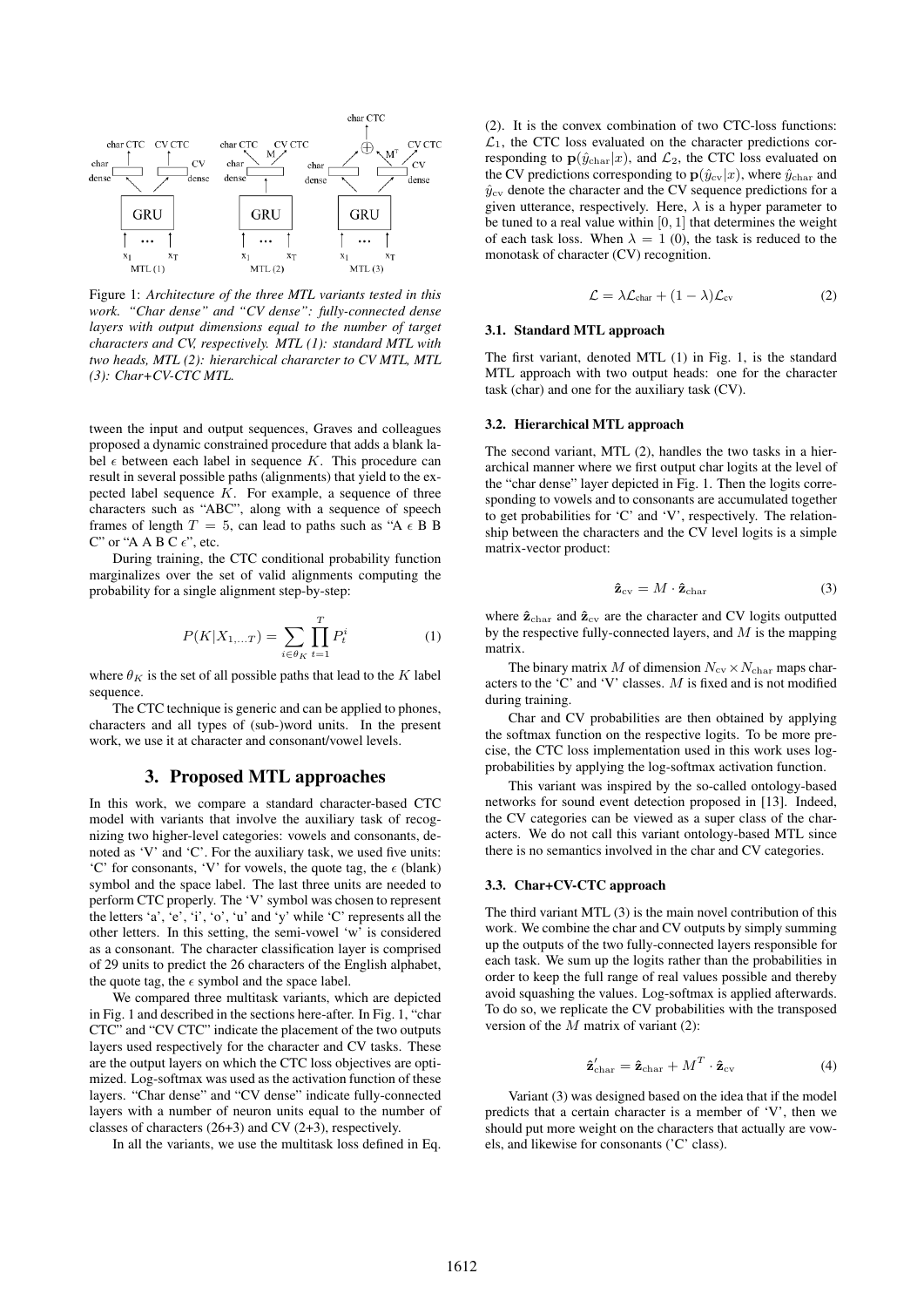# 4. Decoding approaches

We used two decoding approaches: greedy decoding and Weighted Finite-State Transducer (WFST)-based decoding. We also tried the Prefix Beam Search algorithm [1] but as expected, we obtained performance values better than greedy search but worse than graph decoding so we chose to not report them.

Decoding algorithms are used to compute the final labels for an input sequence  $X$  of length  $T$ . CTC outputs a set of probabilities  $p(c|x_t), t = 1, ..., T$  over the set of all possible characters in the alphabet called  $\Sigma$ .  $\Sigma$  is comprised of all the target characters plus a space, quote tag, and  $\epsilon$ .

#### 4.1. Greedy Decoding

We use the simple greedy approach as a baseline decoding method. It does not use any language model or lexicon constraints. Instead, the best path is simply determined by selecting the character of highest probability at each frame to recover a character string. Then, the decoding procedure on the CTC sequence consists in collapsing repeated characters and removing the blanks to get the final label sequence.

### 4.2. WFST-based decoding

In this work, we used a WFST-based decoding, which is one of the most robust decoding techniques in ASR [15, 16]. More specifically, we used a generalized decoding implementation adapted to CTC outputs with a blank label proposed by Miao *et al.* [17]. The output transcription corresponds to the most likely path through the WFST, determined by the Viterbi algorithm. The WFST takes as input a sequence of symbols, namely the labels from a CTC model output, and emits a sequence of words (a transcript). CTC-WFSTs require three graphs: i) the set of *CTC Labels* called Tokens, ii) a *word lexicon* and iii) a *language model*, all encoded as separate WFSTs. The three WFSTs are merged, compiled and compressed into a single search graph.

### 5. Experimental setup

#### 5.1. Speech material

The experiments were performed on the Wall Street Journal corpus (WSJ, LDC93S6A). We used the Kaldi data preparation WSJ recipe. The 81 hours of transcribed speech were split into train (95%) and development (5%) subsets and correpond to the subsets used in the Eesen article [17]. Evaluation was performed on the *Eval92* set. The *Dev93* set was used to fix the optimal value of the  $\lambda$  mixing weight for MTL models.

Log-Mel filterbank coefficients with 40 frequency bins were extracted together with first and second derivatives. The features were then normalized via mean subtraction and variance normalization (CMVN) per-speaker. No speaker adaptation techniques were used.

#### 5.2. Time Reduction (TR)

As in [7], pairs of consecutive input frames were concatenated for a reduction in time resolution at the input. This technique helped to speed up training. Using an Nvidia GTX-1080 TI, training took 34 hours instead of 58 hours without TR. We also observed that TR improved performance.

#### 5.3. Model description

Compared to standard feed-forward networks, RNNs have the advantage of modeling temporal dynamics of sequences [2]. We chose to use recurrent layers, namely bidirectional Gated Recurrent Unit layers (BiGRU) [18].

After trial and error tests, we opted for a model with four BiGRU hidden layers with  $2 \times 320$  cells in each layer, giving a total of 8.3M parameters.

Dropout (10% rate) [19] was applied on the output of each BiGRU layer. The output layer uses the log-softmax activation function. The network was trained on 100 epochs with a 32 batch size and the CTC objective function described in Section 2, the ADAM optimizer [20] with a 4e-5 learning rate and a 0.9 momentum value. For inference, we used greedy decoding with no language model, and WFST-based decoding as implemented in EESEN [17] with lexical expansion as proposed in the Kaldi WSJ recipe [16]. The language model, available within the WSJ release, is a trigram LM with a 20k word vocabulary. All the models were implemented with the PyTorch library [21].

### 6. Evaluation

### 6.1. Results

Table 1 gives the character and word error rates (CER, WER) obtained with our character-based CTC-GRU models using the greedy and WFST-based decoding algorithms. In the top part of the table, we report results from the literature on the same data using models that have a similar architecture as ours, with four layers and about 8 to 9 million learnable parameters.

Our baseline (character-based CTC-GRU) achieved a 7.4% WER, which is very close to that of the character-based CTC-LSTM models reported in [22, 17]. We also report the performance of  $7.1\%$  WER obtained by a phoneme-based HMM/DNN Kaldi system from [17]. This model is larger, being comprised of six hidden layers and 1024 units per layer (9.2M parameters).

Table 1: *Results on Eval92 in terms of character and word error rates (CER, WER). MTL (1), (2) and (3) correspond respectively to the standard MTL, hierarchical MTL and Char+CV-CTC models with the same architecture as the baseline monotask model CTC-GRU+TR2. TR2 ("Time-Reduction") refers to using acoustic feature frames concatenated every two frames.*

| Model           | Greedy Search |            |      | WFST-based |     |
|-----------------|---------------|------------|------|------------|-----|
|                 | <b>CVER</b>   | <b>CER</b> | WER  | CER        | WER |
| TDNN-Phone [17] |               |            |      |            | 7.1 |
| CTC-LSTM [17]   |               |            |      |            | 7,3 |
| CTC-LSTM [22]   |               | 9.2        | 30.1 |            | 8.7 |
| TDNN-Phone+TR2  |               |            |      |            | 6.0 |
| <b>CTC-GRU</b>  |               | 8.4        | 29.6 | 2.8        | 7.4 |
| CTC-GRU+TR2     |               | 8.0        | 28.8 | 2.4        | 6.8 |
| MTL(1)          | 5.2           | 7.8        | 27.3 | 2.3        | 6.6 |
| MTL(2)          | 5.2           | 8.3        | 28.2 | 2.8        | 7.5 |
| MTL(3)          | 4.5           | 7.7        | 27.5 | 2.2.       | 6.1 |

As a baseline, our CTC-GRU achieved better results compared to CTC-LSTM [22], with CER / WER of 8.4% / 29.6% respectively, by naively choosing the most likely label at each time step (greedy search). As expected, WFST-based decoding gave much better results than greedy search. Our baseline gave a 7.4% WER to be compared with the 29.6% WER with greedy search. In the remainder of the paper, we only consider the results obtained with WFST-based decoding.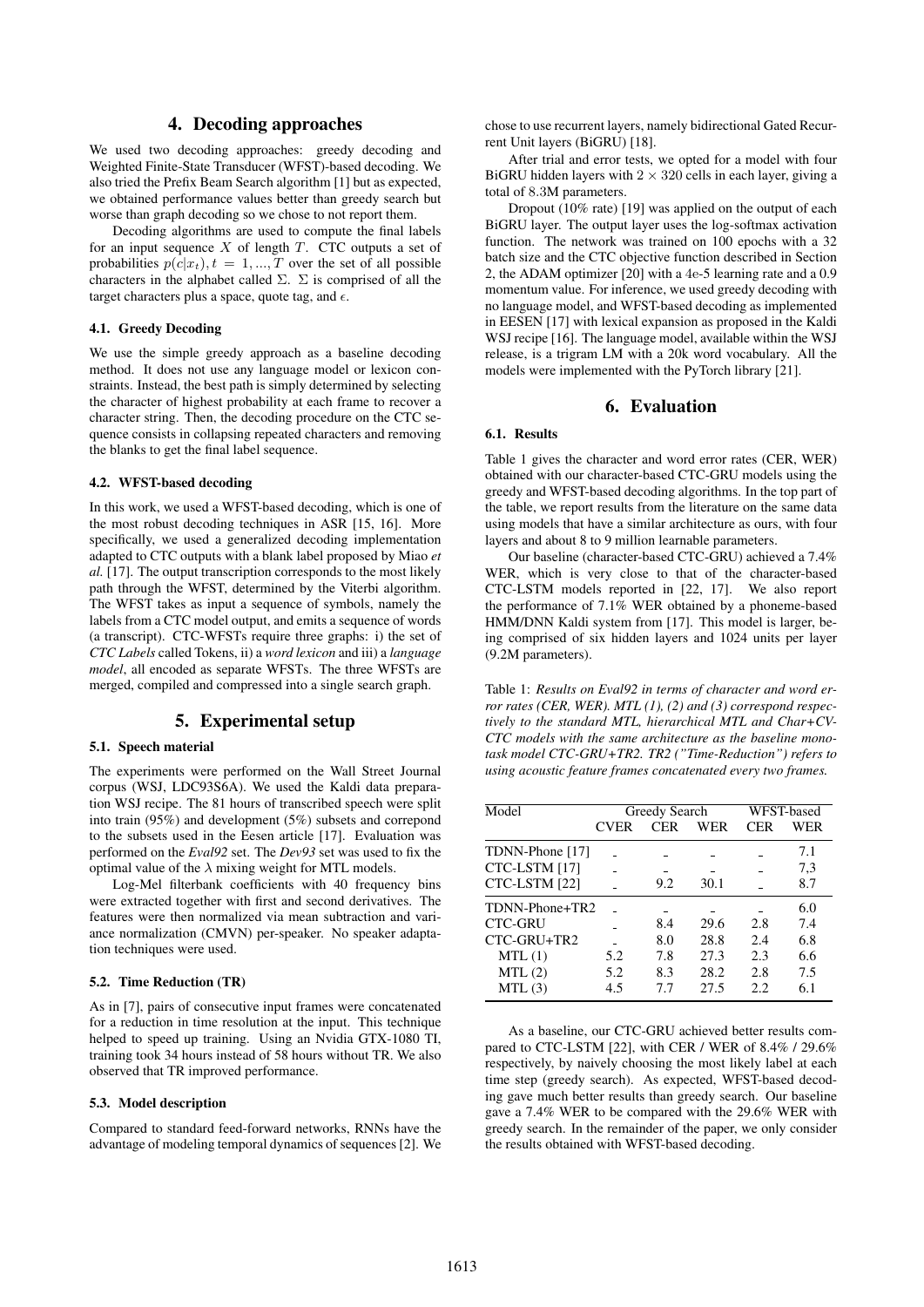We compare our baseline to a model trained using a Time Reduction of two frames: CTC-GRU+TR2. Improvements of 0.4% and 0.6% absolute in CER / WER respectively were obtained showing the positive impact of TR. This result was confirmed in our experiments with a hybrid HMM/TDNN phonebased system. Using TR of two frames, we obtained a 6.0% WER which is better than the 7.1% WER reported in [17]. These significant performance gains may be due to TR increasing the receptive field size at the input of the networks. Interestingly, Krishna *et al.* [17] only mentioned computation speedups but did not justify the use of TR for its performance gains. We used a TR of two frames in all our MTL models.

The main contribution of this work lies in the multitask learning (MTL) models. We compare CTC-GRU+TR2 to the three MTL models described in Section 3. The interpolation constant  $\lambda$  was optimized on the dev set, the best value was  $\lambda = 0.8$ . The influence of  $\lambda$  is discussed in Section 6.2.

MTL (1), which is the standard multitask model, performs slightly better than the monotask CTC-GRU+TR2 model. By contrast, the hierarchical variant MTL (2) performs slightly worse. It seems that putting the auxiliary task directly on top of the main task fully-connected layer reduces the main task performance, contrary to the results of the ontology-based networks for sound event detection reported in [13].

The best results were obtained with MTL (3): 2.2% CER and 6.1% WER. This corresponds to a 0.7% absolute (10% relative) gain in WER compared to CTC-GRU+TR2. Combining the two tasks by summing up their logits proved successful. This may be explained by the fact that this addition puts more weight on the vowel (consonant) characters when the vowel (consonant) symbol V (C) is predicted.

#### 6.2. Effect of the Interpolation  $\lambda$  Weight

We explored the effect of the mixing weight  $\lambda$  constant as defined in Section 3. The closer the value is to 1, the closer the learning is to the monotask situation. Fig. 2 shows the evolution of the CER and WER on the development set Dev93 with respect to  $\lambda$  for MTL (3). The reference values of 4.9% CER and 10.0% WER obtained with the monotask model counterpart CTC-GRU+TR2 are also plotted.

Values of  $\lambda$  larger than 0.5 outperform the baseline and the best performance is obtained for  $\lambda = 0.8$ , the value that was used to report the results on the test subset in Table 1. This value is close to 1, showing that the additional supervision brought by the auxiliary task needs to be small to bring performance gains.

## 7. Conclusions

In this work, we presented a new multitask learning approach for character-based CTC ASR recognition. This approach, called Char+CV-CTC, consists in summing the logits of the primary and auxiliary tasks before outputting the primary task final character predictions. We proposed the auxiliary task of recognizing consonants (C) and vowels (V) based on a CTC objective function. Several architectures were tested: a standard two-head model, a hierarchical character-to-CV model and Char+CV-CTC.

Evaluation experiments were conducted on WSJ. All our models use BiGRU stacked layers fed with concatenated feature frames (referred to as time reduction, TR). TR brings performance gains and substantial computation time reductions. Char+CV-CTC achieved the best ASR results with a 2.2% CER and a 6.1% WER. This model outperformed its monotask model



Figure 2: *Effect of varying the interpolation constant* λ *on the WSJ dev93 set CER (%) and WER (%). For information, CTC-LSTM [17] achieved a 10.8% WER on this subset.*

counterpart by 0.7% absolute in WER. Another interesting result is that Char+CV-CTC achieves almost the same performance as a phone-based hybrid HMM-TDNN model.

We plan to confirm these results on larger-scale speech datasets such as Librispeech. Indeed, more experiments should be run to explore our char+CV-CTC approach. It would be interesting to try other ways of splitting the set of characters, including randomly, in order to explain the improvement obtained in the present work. It might come from the reduced number of classes in the auxiliary task and not from the semantic properties of the arbitrary split of the characters into consonant/vowel symbols.

Another future line of research will be to test Char+CV-CTC variants in which the auxiliary task is performed by an intermediate recurrent layer instead of the output layer. Indeed, in [7], improvements were obtained by doing so in a hierarchical MTL approach combining phone and sub-word CTC tasks, as the auxiliary and primary tasks, respectively.

### 8. Acknowledgements

This work was supported by Bpifrance within the LinTO project (*Programme des Investissements d'Avenir - Grands Defis du ´ Numérique*, https://linto.ai) and by the Agence Nationale de la Recherche LUDAU project (Lightly-supervised and Unsupervised Discovery of Audio Units using Deep Learning, ANR-18-CE23-0005-01). The authors would like to thank the IRIT OSIRIM GPU cluster platform.

### 9. References

- [1] A. Graves, S. Fernández, F. Gomez, and J. Schmidhuber, "Connectionist temporal classification: labelling unsegmented sequence data with recurrent neural networks," in *Proc. ICML*. Pittsburgh: ACM, 2006, pp. 369–376.
- [2] A. Graves, A.-r. Mohamed, and G. Hinton, "Speech recognition with deep recurrent neural networks," in *Proc. ICASSP*, Vancouver, 2013, pp. 6645–6649.
- [3] L. Lu, X. Zhang, K. Cho, and S. Renals, "A study of the recurrent neural network encoder-decoder for large vocabulary speech recognition," in *Proc. Interspeech*, 2015.
- [4] C.-C. Chiu, T. N. Sainath, Y. Wu, R. Prabhavalkar, P. Nguyen, Z. Chen, A. Kannan, R. J. Weiss, K. Rao, E. Gonina *et al.*, "State-